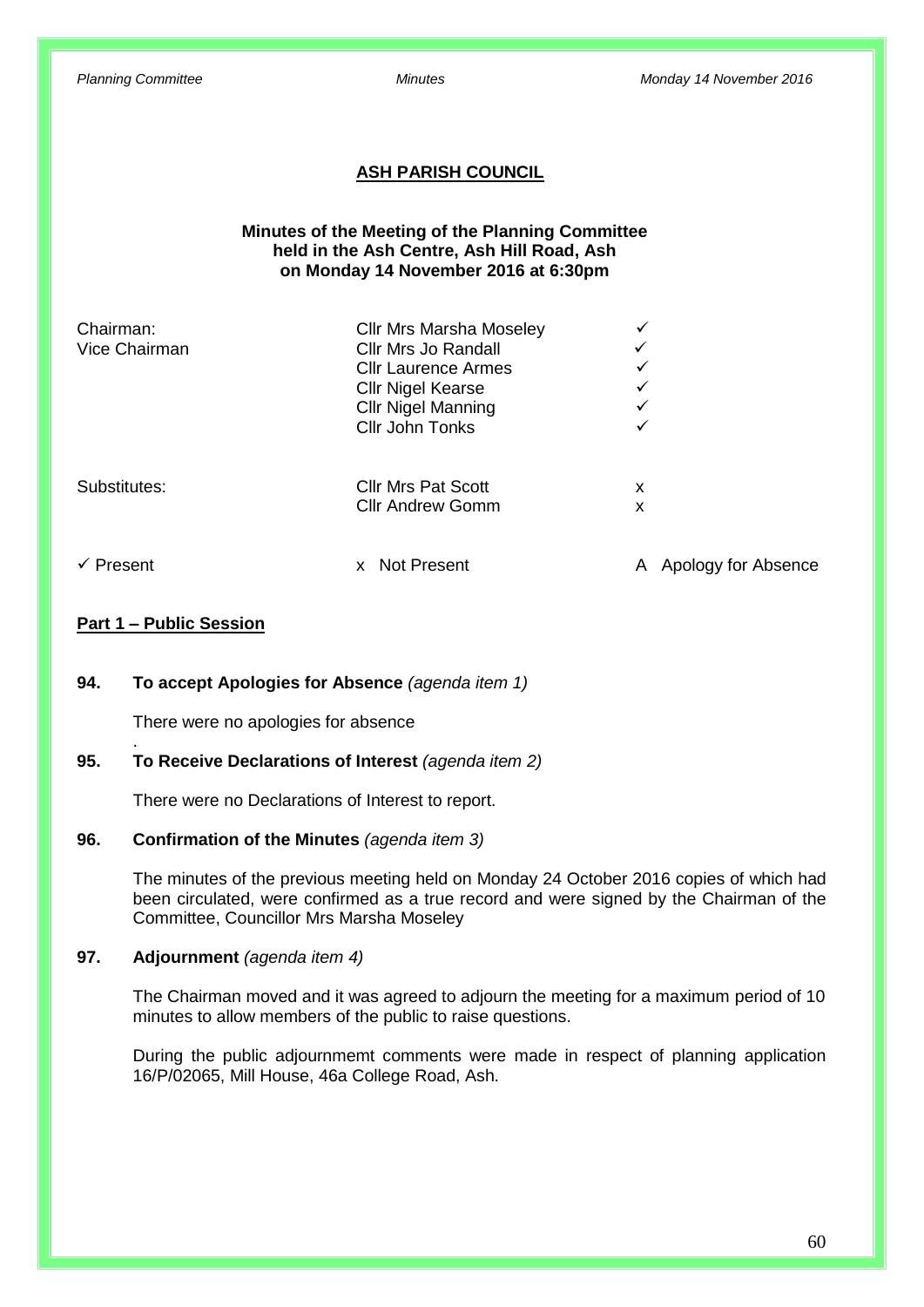## **98. Applications for Planning Consent** *(agenda item 5)*

Applications for planning permission to be considered by the Planning Committee at Guildford Borough Council were submitted for consideration and it was:

### *Recommended upon consideration of the applications as at Appendix A to make observations as shown.*

The Chairman of the Committee Cllr Mrs Marsha Moseley proposed and it was agreed that plan 16/P/02065 be considered first.

### **99. Applications for Tree Surgery** *(agenda item 6)*

To consider applications for tree surgery and deemed necessary make representations on behalf of the Council subject to plans being received as detailed at Appendix B.

*Recommended upon consideration of the applications as at Appendix B to make observations as shown.*

## **100. Hampshire County Council – Consultation on revision to the Hampshire draft of Community Involvement Consultation (planning)** *(agenda item 7)*

Members considered Hampshire County Council's proposed revision of the current adopted Hampshire Statement of Community Involvement (SCI) (2014)

Item noted

#### **101. Planning Appeal**

Members to consider an appeal made against Guildford Borough Council's refusal on planning permission in respect of:-

**Planning Reference:** 16/P/00454 **Inspectorate's Ref:** APP/Y3615/W /16/3159277

- **Location:** Land at, 120-124 Ash Street, Ash GU12 6LL
- **Proposal:** Outline application for the erection of nine dwellings following demolition of existing dwellings and out buildings (all matters reserved).

#### **and it was:**

*Recommended upon consideration to re-iterate the previous observations made on this application to the Planning Inspectorate*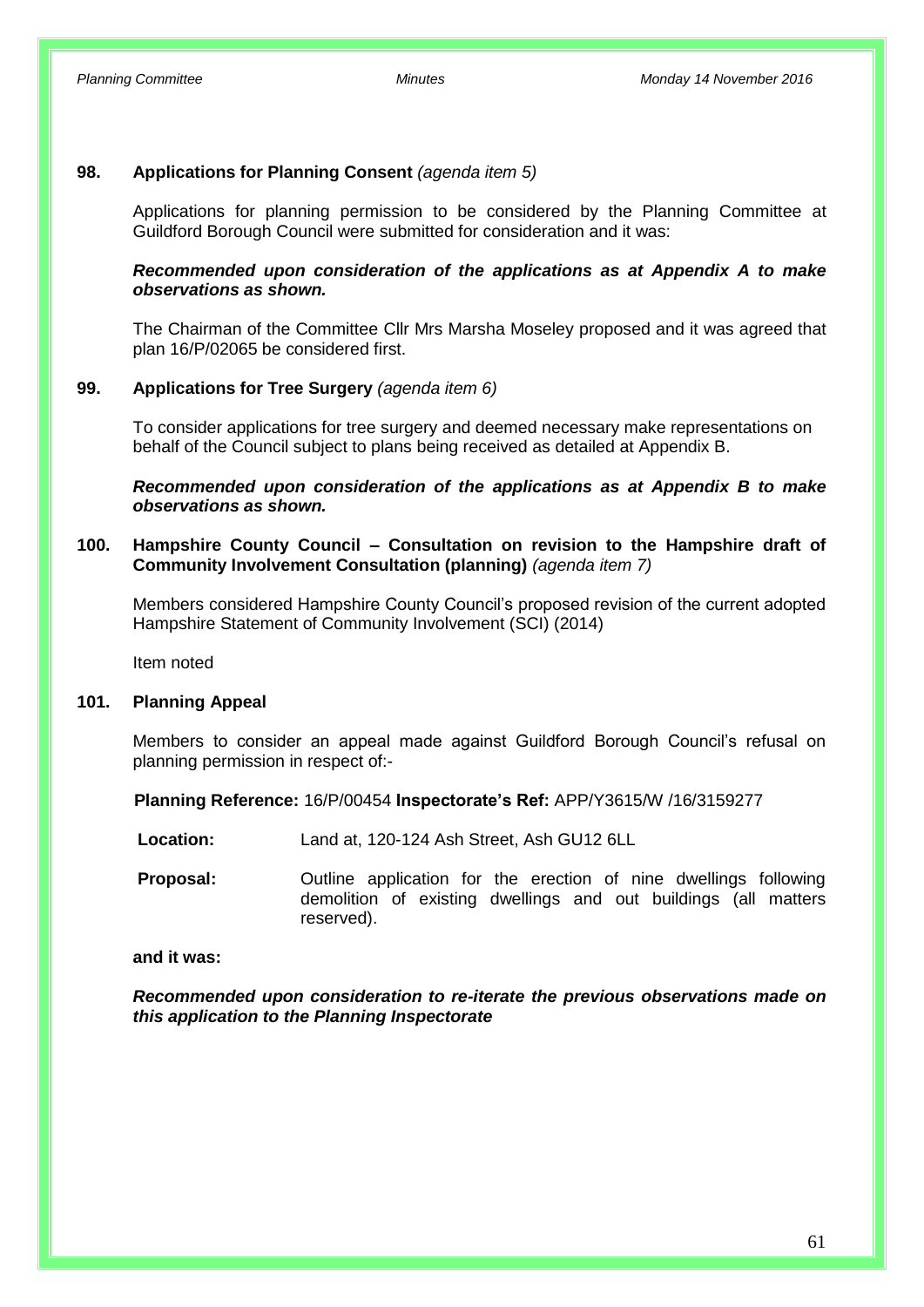## **102. Correspondence** *(agenda item 8)*

There was no correspondence to report.

## **103. Date of next meeting** *(agenda item 9)*

It was agreed that the date of the next meeting will be Monday 28 November 2016 commencing at 6:30 pm

*The meeting concluded at 7:02pm*

Chairman \_\_\_\_\_\_\_\_\_\_\_\_\_\_\_\_\_\_\_\_\_\_\_\_

Date \_\_\_\_\_\_\_\_\_\_\_\_\_\_\_\_\_\_\_\_\_\_\_\_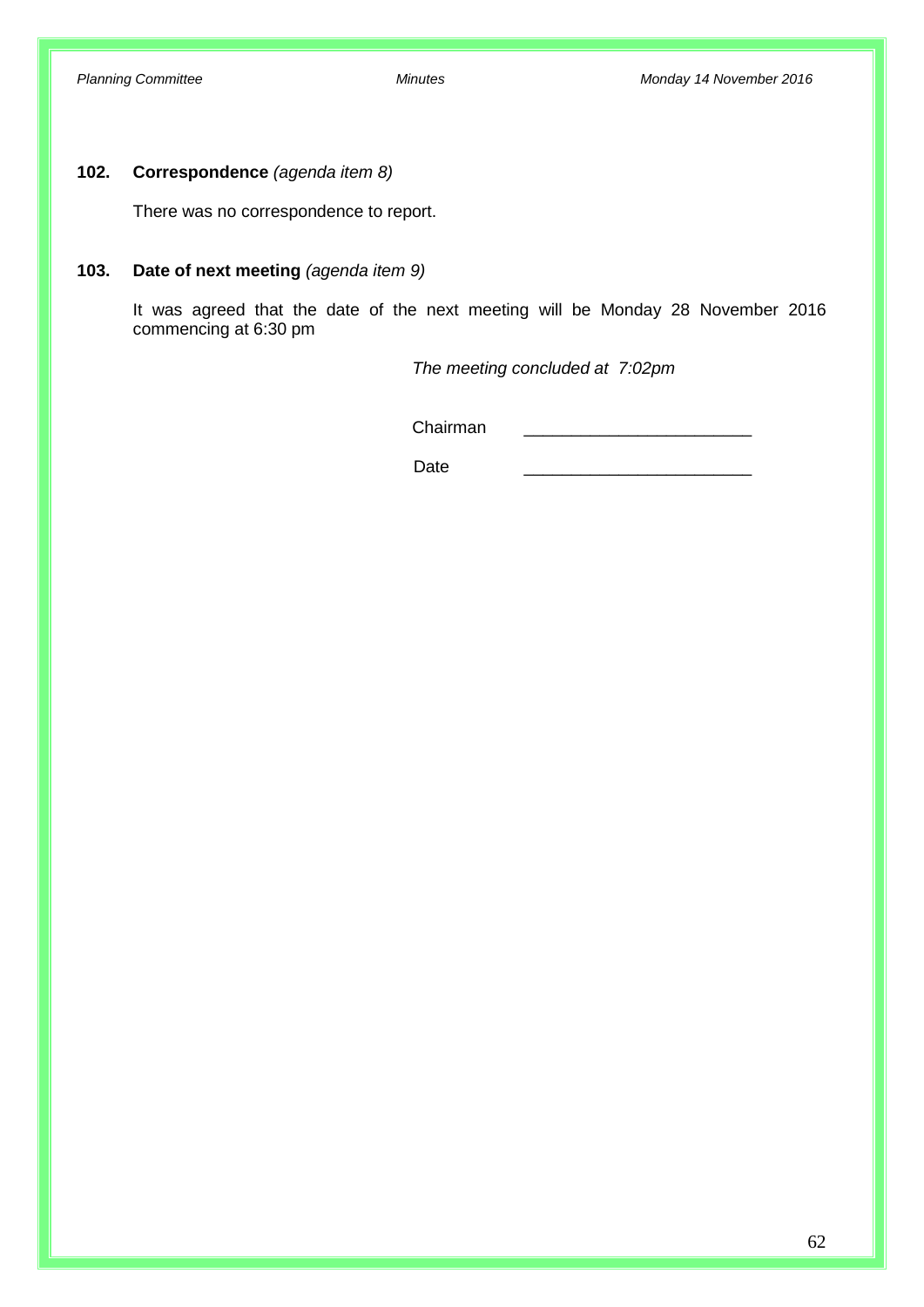# **Appendix A**

## **ASH PARISH COUNCIL**

## **Applications for Planning Consent**

# **Monday 14 November 2016**

| <b>Number and Location</b>                                                                                                                                                               | <b>Proposed Development</b>                                                                      |
|------------------------------------------------------------------------------------------------------------------------------------------------------------------------------------------|--------------------------------------------------------------------------------------------------|
| 16/P/02065<br><b>Mill House</b><br><b>46A College</b><br><b>Ash</b><br><b>GU12 5DA</b>                                                                                                   | Erection of garden decking incorporating log<br>and storage area underneath (retrospective)      |
| <b>Object</b><br><b>Objection 1. Potential for over-looking</b><br>neighbouring property<br><b>Objection 2. Un- neighbourly development</b><br>Objection 3. Over development of the site |                                                                                                  |
| 16/C/00002<br><b>PCO White Lane</b><br><b>Ash Green</b><br><b>Surrey</b>                                                                                                                 | <b>Consultation from British Telecommunictions</b><br>For removal of public phone kiosk          |
| <b>No observations</b>                                                                                                                                                                   |                                                                                                  |
| 16/P/02043<br><b>13 Firacre Road</b><br><b>Ash Vale</b><br><b>GU12 5JH</b>                                                                                                               | Two storey rear extension following demolition<br>of existing rear extension and detached garage |
| No observations                                                                                                                                                                          |                                                                                                  |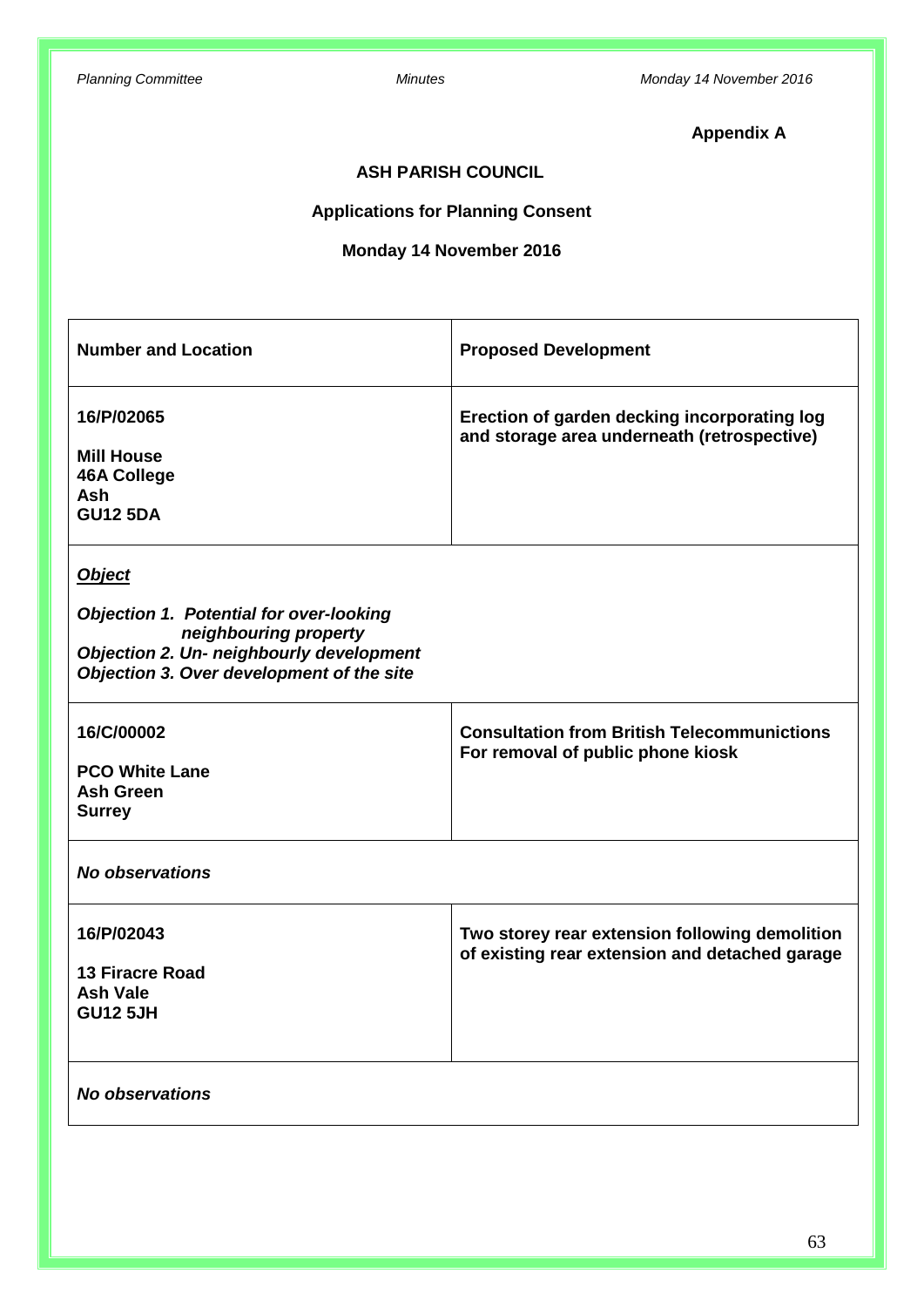| <b>Number and Location</b>                                                 | <b>Proposed Development</b>                                                     |
|----------------------------------------------------------------------------|---------------------------------------------------------------------------------|
| 16/P/02059<br><b>34 Kings Avenue</b><br>Tongham<br><b>GU10 1AX</b>         | Proposed single storey rear extension and<br>part first floor rear extension    |
| <b>No observations</b>                                                     |                                                                                 |
| 16/P/02063<br><b>14 Wharf Road</b><br><b>Ash Vale</b><br><b>GU12 5AS</b>   | Installation of new plant condenser to rear<br>and new A. C. units in yard area |
| <b>No observations</b>                                                     |                                                                                 |
| 16/P/02066<br><b>30 Firacre Road</b><br><b>Ash Vale</b><br><b>GU12 5JT</b> | Single storey rear extension                                                    |
| <b>No observations</b>                                                     |                                                                                 |
| 16/P/02074<br>31 Star Lane<br>Ash<br><b>GU12 6RH</b>                       | Single storey rear extension following<br>removal of conservatories             |
| <b>No observations</b>                                                     |                                                                                 |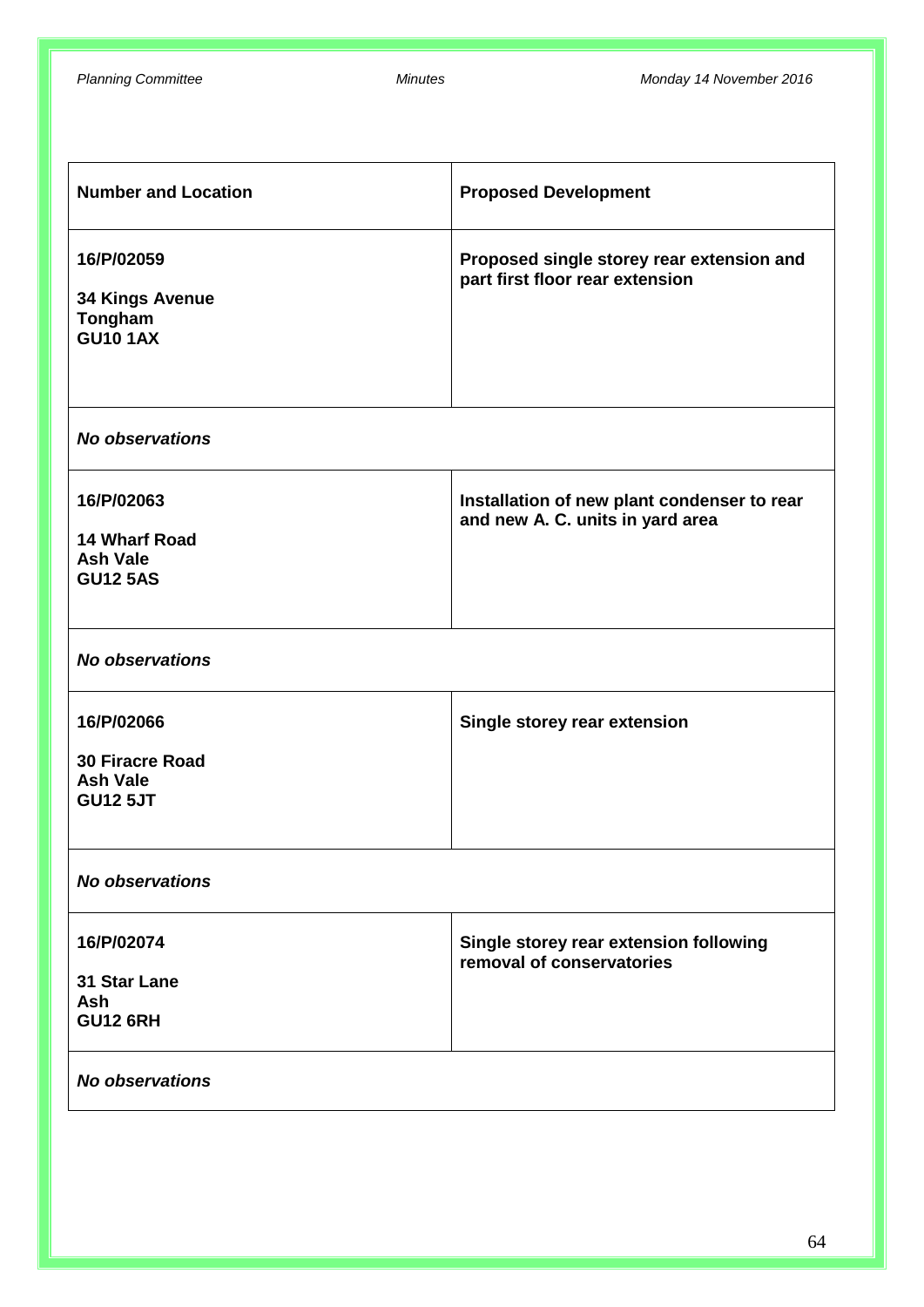| <b>Number and Location</b>                                                                                                                                                                                                                                               | <b>Proposed Development</b>                                                                                                           |  |
|--------------------------------------------------------------------------------------------------------------------------------------------------------------------------------------------------------------------------------------------------------------------------|---------------------------------------------------------------------------------------------------------------------------------------|--|
| 16/P/02081<br><b>34 Parish Close</b><br>Ash<br><b>GU12 6NU</b>                                                                                                                                                                                                           | Proposed single storey extension and<br>relocation of rear garage door                                                                |  |
| <b>No observations</b>                                                                                                                                                                                                                                                   |                                                                                                                                       |  |
| 16/P/02082<br><b>The Old Farmhouse</b><br><b>Drovers Way</b><br>Ash<br><b>GU12 6HZ</b>                                                                                                                                                                                   | <b>Construction of 2 semi- detached houses</b><br>within the garden of The Old Farmhouse,<br><b>Drovers Lane,</b><br><b>Ash Green</b> |  |
| <b>Object</b><br>Objection 1. Over development of the site.<br>Objection 2. Site on recognised buffer in local plan to prevent coalescence<br><b>Concerns</b><br>Concern 1. Increased traffic will cause highways issues as access to site is on a single<br>track road. |                                                                                                                                       |  |
| 16/P/02092<br>Land to the rear of 203 Shawfield Road<br>Ash<br><b>GU12 6SH</b>                                                                                                                                                                                           | Proposed erection of two bedroom detached<br>bungalow with 2 car parking spaces and<br>vehicular access off Culverlands Crescent      |  |
| <b>Object</b><br>Objection 1. In conflict with Guildford Borough Council's local plan policy R 11<br>Objection 2. Access to the site would be across a water drainage ditch which is to be<br>protected in pertuity.                                                     |                                                                                                                                       |  |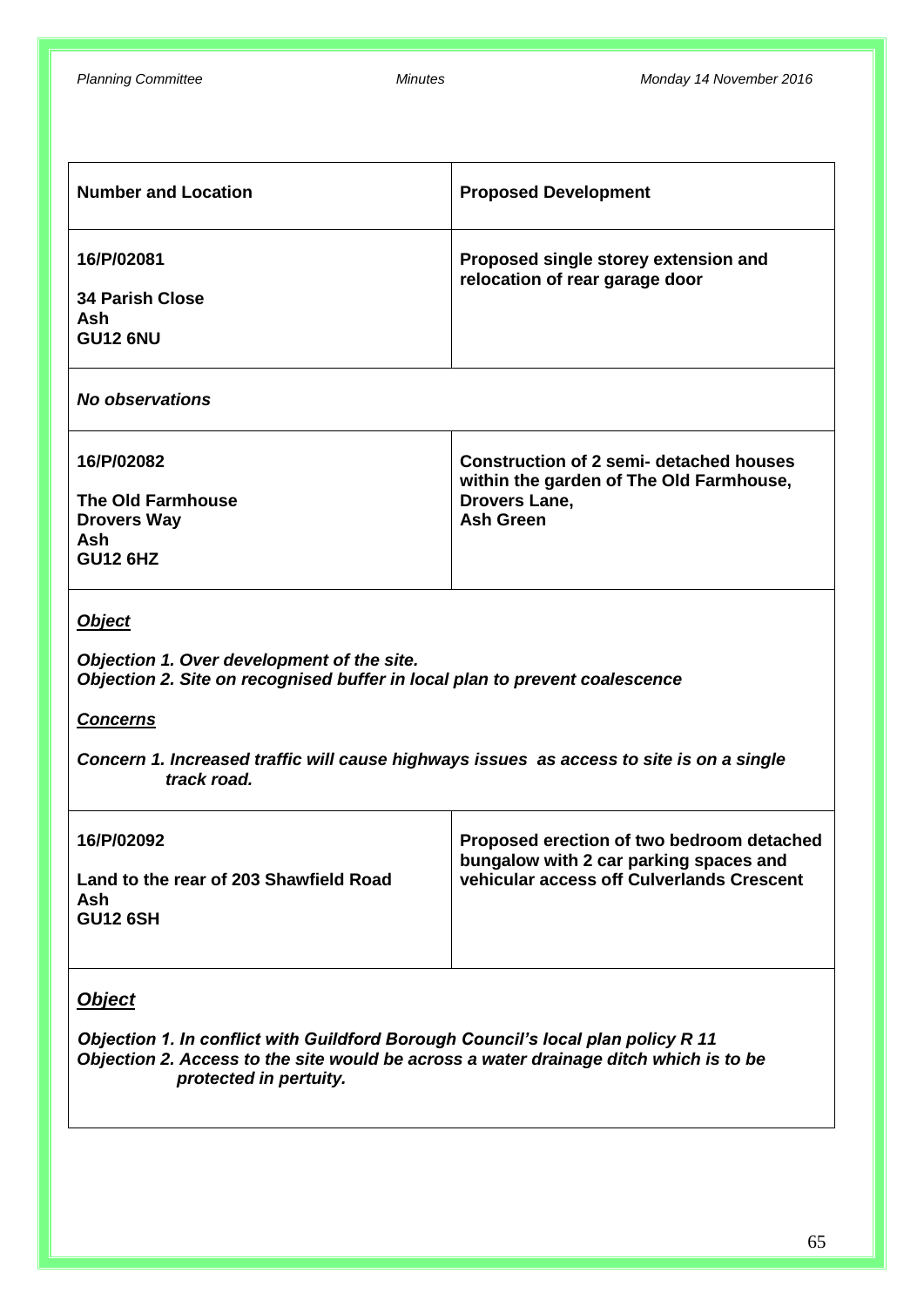| <b>Number and Location</b>                                                                                                                                                                                                                                                                                                                                    | <b>Proposed Development</b>                                                         |  |
|---------------------------------------------------------------------------------------------------------------------------------------------------------------------------------------------------------------------------------------------------------------------------------------------------------------------------------------------------------------|-------------------------------------------------------------------------------------|--|
| 16/P/02103<br><b>19 Wellington Place</b><br><b>Ash Vale</b><br><b>GU12 5AL</b>                                                                                                                                                                                                                                                                                | Retrospective planning application for a<br>garden shed                             |  |
| <b>No observations</b>                                                                                                                                                                                                                                                                                                                                        |                                                                                     |  |
| 16/P/02111<br><b>Blen-Cathra</b><br><b>Frimley Road</b><br><b>Ash Vale</b><br><b>GU12 5NU</b>                                                                                                                                                                                                                                                                 | Part single, part double, rear and front<br>extensions. New external render finish. |  |
| <b>Object</b><br>Objection 1. Flat roof in contravention of the Guildford Borough Council Design Guide<br><b>Concerns</b><br>Concern 1. Overlooking neighbouring properties from Juliet Balcony<br>Concern 2. Loss of light possible breach of the 45 degree rule.<br><b>Concern 3. Bulk and massing</b><br>Concern 4. Closeness of extension to the boundary |                                                                                     |  |
| 16/P/02156<br><b>40 Kings Avenue</b><br>Tongham<br><b>GU10 1AX</b>                                                                                                                                                                                                                                                                                            | Single storey side extension following<br>removal of garage.                        |  |
| <b>Object</b><br>Objection 1. Flat roof in contravention of the Guildford Borough Council's Design Guide                                                                                                                                                                                                                                                      |                                                                                     |  |

*Objection 2. Poor design*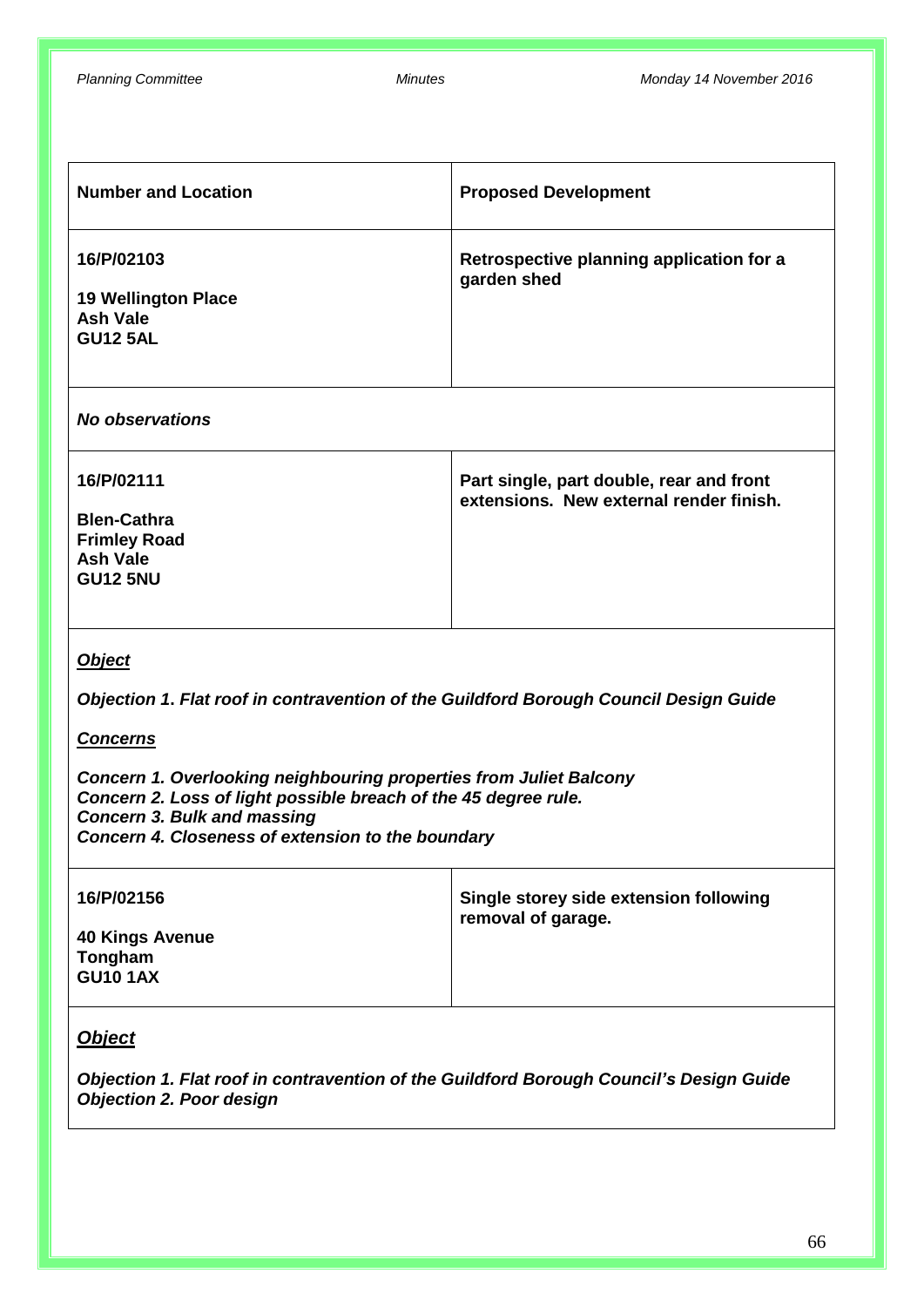| <b>Number and Location</b>                               | <b>Proposed Development</b>                                                          |
|----------------------------------------------------------|--------------------------------------------------------------------------------------|
| 16/P/02170<br>19 Manfield Road<br>Ash<br><b>GU12 6NE</b> | Proposal to erect an attached two storey, 3<br>bedroom house with two parking spaces |

## *Object*

*Objection 1. Over development of the plot*

*Concerns*

*Concern 1. Concerns deveopement would result in a 'terracing effect' Concern 2. Concerns for parking issues on a bend*

| 16/P/02173                                             | Proposed conversion of loft to habitable<br>accommodation over a new two storey side |
|--------------------------------------------------------|--------------------------------------------------------------------------------------|
| Hillbree,<br>35 College Road<br>Ash<br><b>GU12 5DA</b> | extension. Single storey rear extension and<br>detached single storey garage.        |

### *Object*

*Objection 1. Part flat roof in contravention of the Guildford Borough Council's Design Guide Objection 2. Over development of the site Objection 3. Poor design Objection 4. Un – neighbourly development Objection 5. Impact on the street scene Objection 6. Position of garage in front of building line*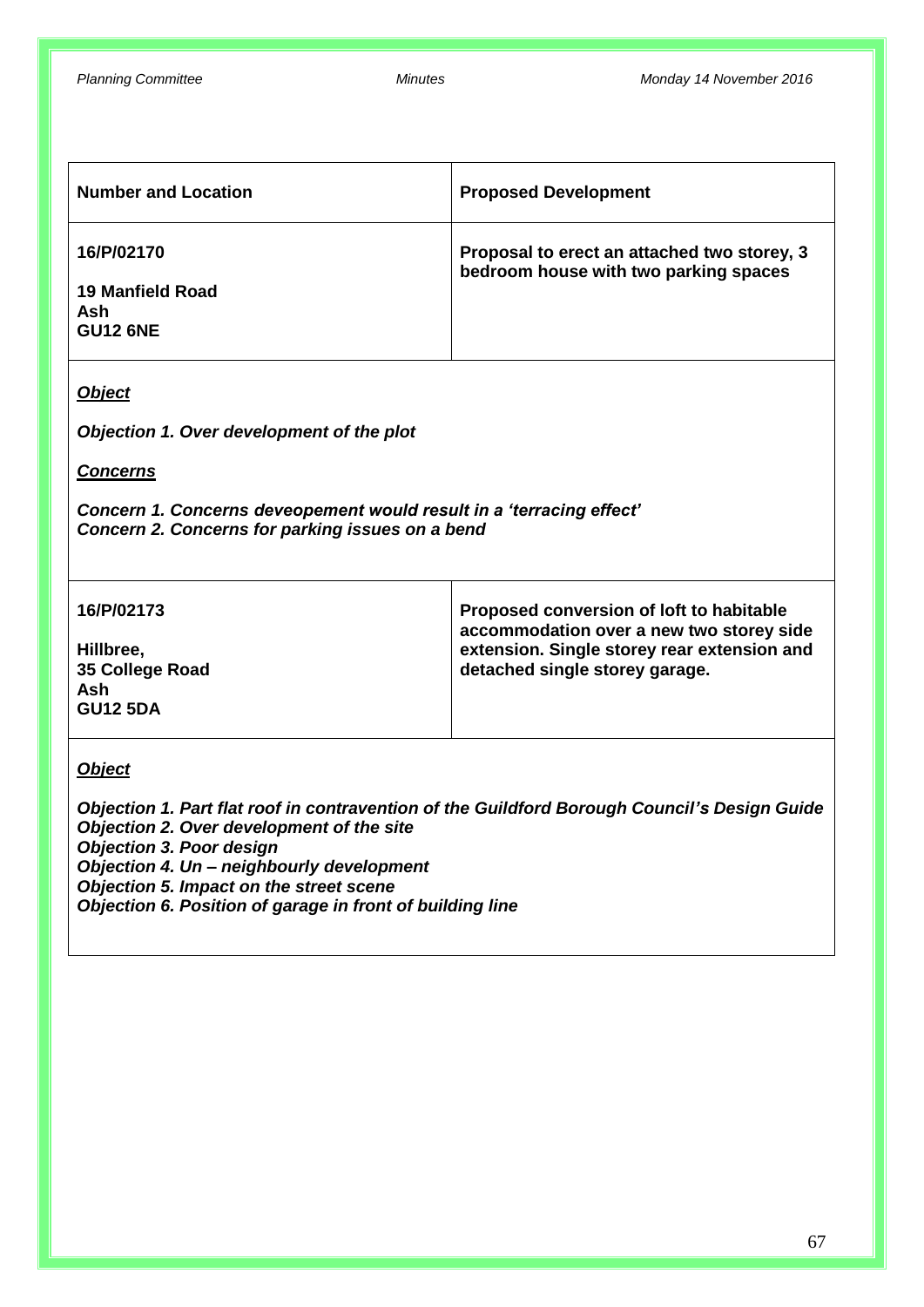| <b>Number and Location</b>                                                       | <b>Proposed Development</b>                                                                                                                                  |
|----------------------------------------------------------------------------------|--------------------------------------------------------------------------------------------------------------------------------------------------------------|
| 16/P/02174<br><b>The Coppins</b><br><b>Grange Road</b><br>Ash<br><b>GU12 6EU</b> | Proposed erection of ten x two storey<br>dwellings (three detached, four semi-<br>detached and three terraced) following<br>demolition of existing dwelling. |

*Object*

*Objection 1. Over – development plot Objection 2. Loss of privacy to neighbouring properties Objection 3. Over looking of neighbouring properties Objection 4. Out of scale and character Objection 5. Bulk and massing Objection 6. Un- neighbourly development Objection 7. Loss of trees – consult Aborculturidst regarding possibility of Tree Preservation Orders*

#### *Concerns*

- *Concern 1. Access onto highway*
- *Concern 2. Concern over narrow access roads*

*Concern 3. Already an issue flooding in Parish Close, therefore additional housing will exacerbate the situation due to drainage ditches and high water table. Reference should be made to the Ash Flood Survey.*

| 16/P/02191                                                      | Single storey rear extension |
|-----------------------------------------------------------------|------------------------------|
| <b>3 Shackleton Close</b><br><b>Ash Vale</b><br><b>Gu12 5SB</b> |                              |

## *Object*

*Objection 1. Flat roof in contravention of the Guildford Borough Council's Design Guide*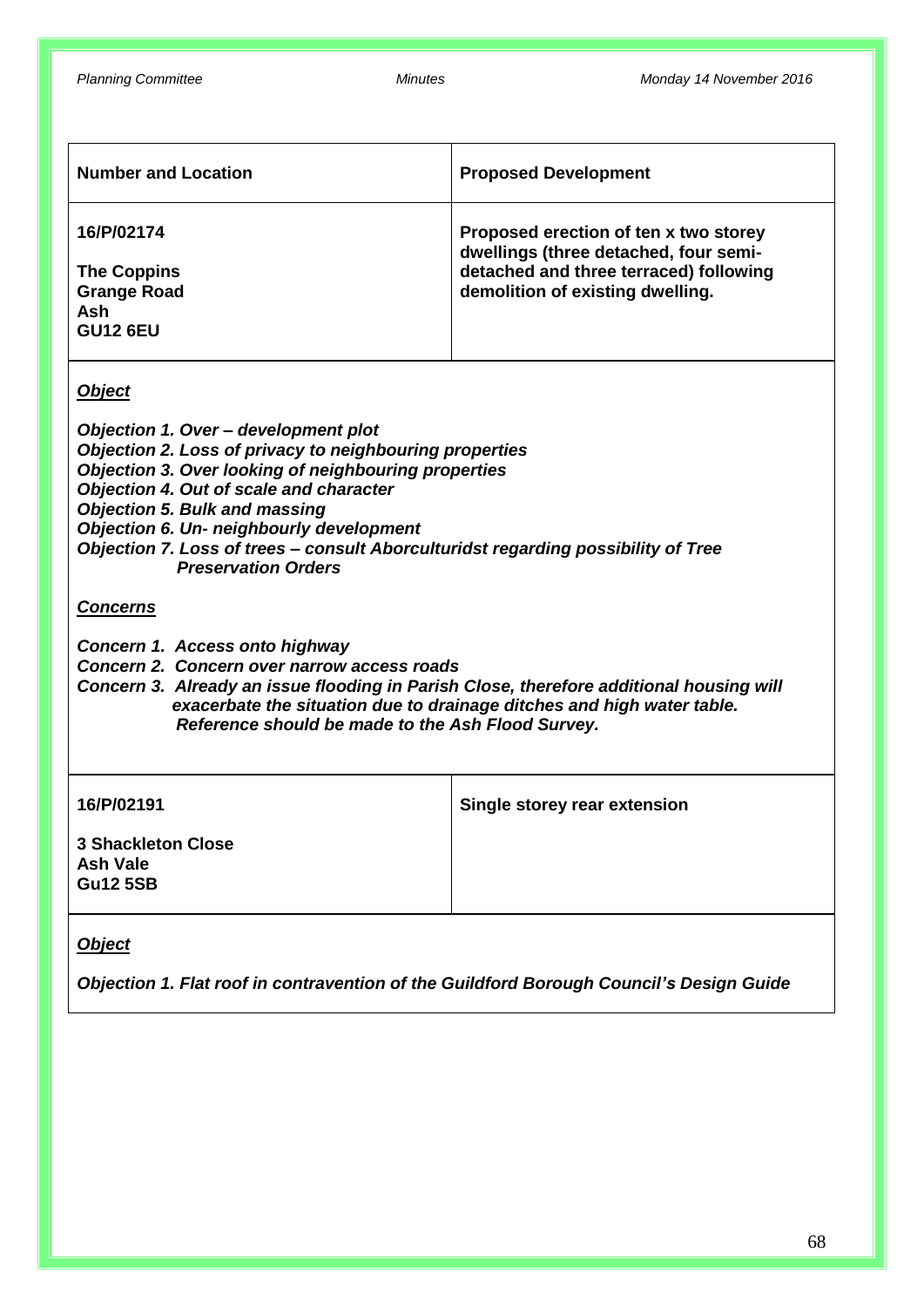# **Appendix B**

## **ASH PARISH COUNCIL**

## **Applications for Tree Surgery**

## **Monday 14 November 2016**

| <b>Number and Location</b>                           | <b>Proposed Development</b>                                                            |
|------------------------------------------------------|----------------------------------------------------------------------------------------|
| 16/T/00229                                           | T1 - crown lift to 6m, T2 & T3 Oaks - fell                                             |
| <b>17 Waverley Drive</b>                             |                                                                                        |
| <b>Ash Vale</b>                                      |                                                                                        |
| <b>GU12 5JW</b>                                      |                                                                                        |
|                                                      |                                                                                        |
| No observations subject to an arborculturist report. |                                                                                        |
| 16/T/00235                                           | Oak tree – crown reduce height to 12m,<br>reduce spread as follows, North from 8.2m to |
| 20 The Croft                                         | 3.8m, South from 5.5mto 4m, West from 4.6m                                             |
| <b>Foreman Road</b>                                  | to 3.6m                                                                                |
| Ash                                                  |                                                                                        |
| <b>GU12 6FA</b>                                      |                                                                                        |
| No observations subject to an arborculturist report. |                                                                                        |
| 16/T/00238                                           | Oak (T2)- crown reduce and reshape by up to                                            |
|                                                      | 2.5 metres to suitable growth points, raise                                            |
| <b>10 Wren Court</b>                                 | the canopy to approx. 6 metres from ground                                             |
| Ash                                                  | level by removing epicormics growth and                                                |
| <b>GU12 6AX</b>                                      | remove major dead wood (Tree Preservation<br><b>Order</b>                              |
|                                                      | P1/201/241).                                                                           |
| No observations subject to an arborculturist report. |                                                                                        |
| 16/T/00240                                           | Reduce back lateral branches towards the                                               |
|                                                      | rear boundary of T1 Common Ash by 2-3                                                  |
| 20 The Croft                                         | metres and reduce back lateral branches                                                |
| <b>Foreman Road</b>                                  | towards the rear boundary of T2 Common                                                 |
| <b>Ash</b>                                           | Oak by 4-5 metres                                                                      |
| <b>GU12 6FA</b>                                      |                                                                                        |

*No observations subject to an arborculturist report.*